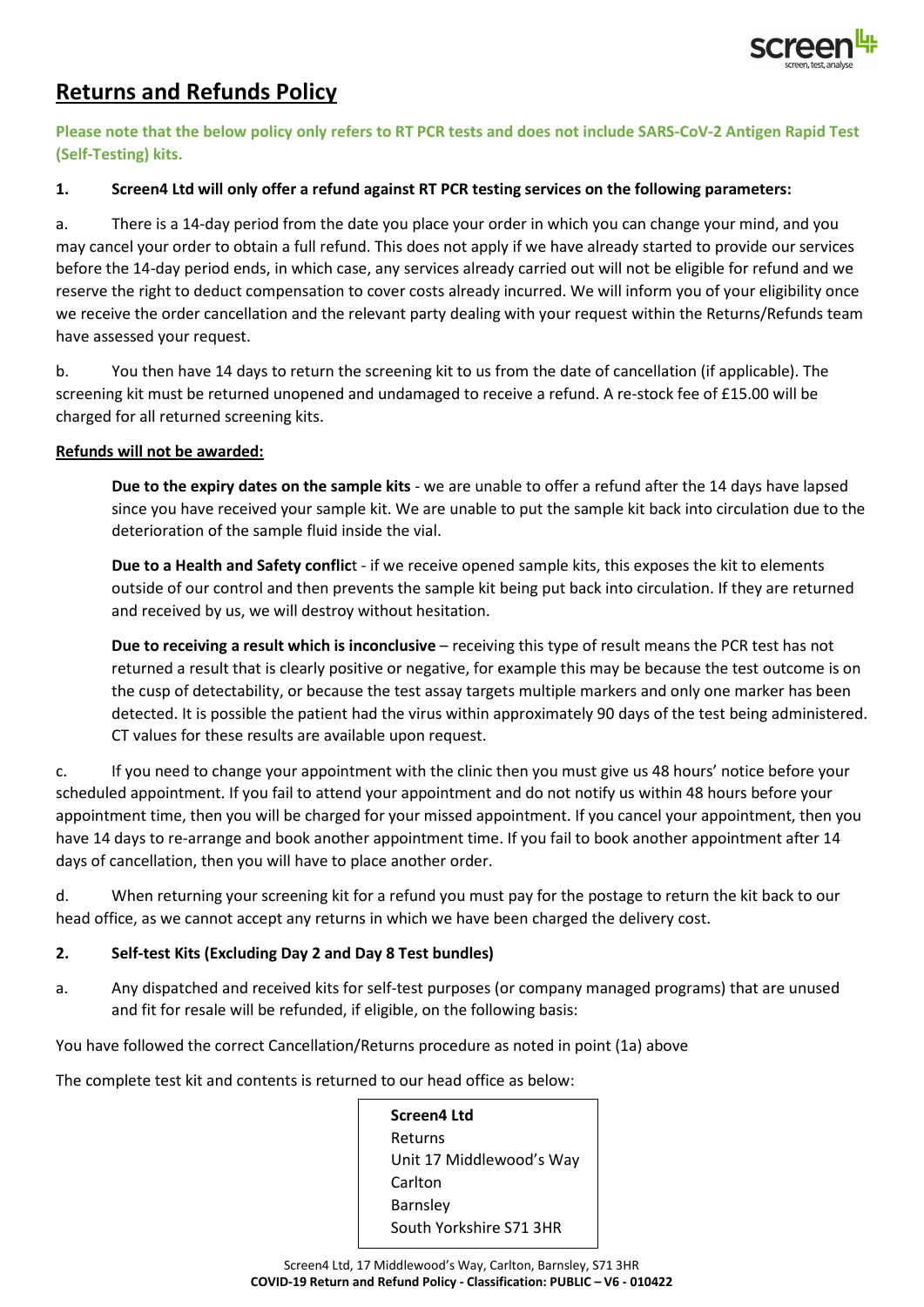

You must return it at your cost to the above address. Please make sure you record any shipping details if using registered post or courier (recommended).

Once the kit has been received and checked / sanitised and returned to stock, your refund will be processed. If the kit has been used or there is damage to the contents, then no refund will be given.

An admin / re-stock fee of £15 will be charged per sample kit and this will be deducted from your refund amount paid.

Please note that unfortunately, it can take up to 10 working days or more to receive your refund once the kit has been returned to stock. Please do not contact us to chase a refund unless 21 days have passed since you sent the kit back to us. Please ensure you use your Order number in any correspondence.

## **3. Day 2 and Day 8 Tests** (Legal requirement to take the tests)

It is a legal requirement for you to undertake a Day 2 and Day 8 test as part of your quarantine process. You will have been issued with a unique SCREE0000000 reference number that you have used to enter the UK and you will have included this on your Passenger Locator Form.

You must take your Day 2 and 8 tests, or you may face a penalty, see link below: <https://www.gov.uk/guidance/how-to-quarantine-when-you-arrive-in-england>

No Refunds will be given for these tests

All test data including results is reported to DHSC and PHE

The limitations based on when we can make shipments may mean a delay to the receipt of your test, this is not a valid reason for refund – you must still complete your tests or face a penalty as above.

The ONLY reason accepted for a refund on a Day 2 and Day 8 test is if you have NOT travelled to the UK and you must provide details of flight cancellation or other reason for not travelling. In this instance we will cancel the SCREE reference number, and this will no longer be valid on ANY Passenger Locator Form.

## **4. Day 2 and 8 Tests (if a positive is detected.)**

Test related to the mandatory requirement for a Day 2 and Day 8 test are as follows:

It is a mandatory requirement to provide passengers with a 'bundle' of tests, Day 2 and Day 8 after arrival into England and any required genomic sequencing of any Day 2 test result that is positive.

Therefore, if a Day 2 test has been issued and analysed as POSITIVE, there will be no refund of the Day 8 part of the test – this is due the need to carry out genomic sequencing of the Day 2 test – this cost is part of the 'bundle' purchased.

If you received a positive test result for the test taken on or before Day 2, you do not need to take the day 8 test. In this case the Day 8 test may not be sent to you. People you are travelling with must still take a day 8 test.

As above – no refund will be given for the Day 8 test if not supplied due to a Positive Day 2 Test

#### **5. Clinician performed tests that have been paid for and scheduled:**

Day 2 and Day 8 tests booked at our clinics MUST be carried out – this is a legal requirement see link https://www.gov.uk/guidance/how-to-quarantine-when-you-arrive-in-england or you could face a penalty

No refunds will be given for Day 2 and Day 8 Clinician test unless: